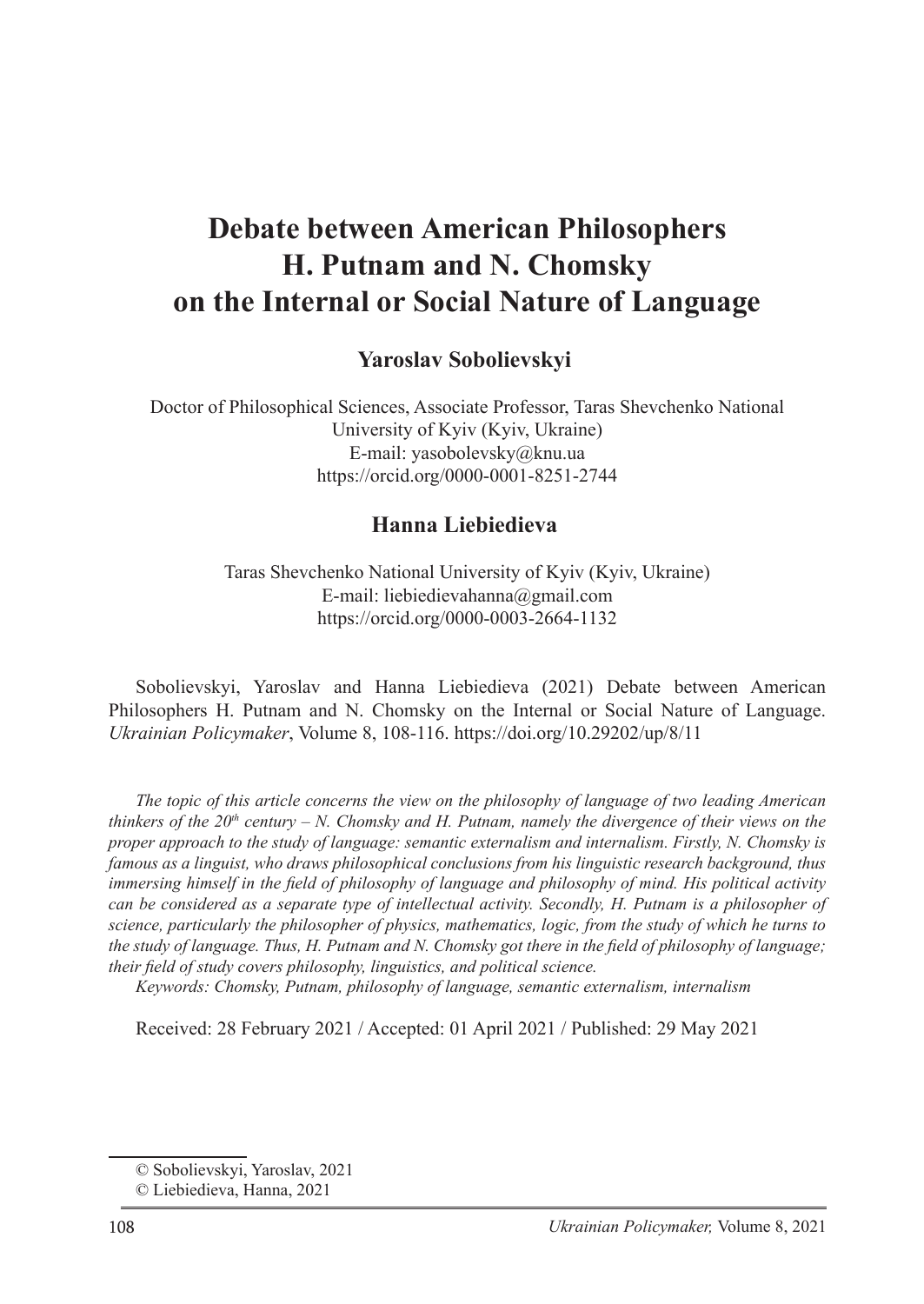# **Internalism of N. Chomsky**

The revolution carried out by N. Chomsky in linguistics through the view of language as a unique human biologically rooted cognitive ability has influenced various fields of knowledge such as cognitive psychology, philosophy of mind, philosophy of language, and the cognitive revolution in general. The first thing to note about his philosophy of language, which is the basis for further understanding, is that, in contrast to the behavioral understanding of language and in contrast to his teacher N. Goodman, Chomsky's approach is internalism.

The foreign researchers of Chomsky's philosophy, whose works were involved in this study, include J. McGilvray, J. Collins, the works of N. Smith, A. Bezuidenhut. For example, J. McGilwray, a professor at McGill University, specializes in philosophy of language, philosophy of mind; he is actively studying the philosophy of N. Chomsky. It is important to mention his work *The Cambridge companion to Chomsky* (McGilvray, 2005). Also, N. Chomsky's philosophy was the subject of study of Ukrainian researchers, namely S. Denisova, I. Aleksyuk, O. Hakman, and others. The main researchers of the philosophy of H. Putnam are M. McKinsey, M. Rowlands, J. Bickle. Among Ukrainian researchers, it is worth to mention A. Baumeister, I. Dobronravova, S. Rudenko, and many others. For example, in his article *Pragmatic Realism and Question about Objective Validity of the Practical Values and Norms. Discussion between Hilary Putnam and Jürgen Habermas* (2014) philosopher A. Baumeister notes that in the end "makes the transition from ontological internalism, which he developed in the work *Mind, Truth and History* (1981), to the so-called 'pragmatic realism' (pragmaticrealism)" (Baumeister, 2014: 7).

The American philosopher studied language as an intrinsic property of man, as his research focused not on individual national languages but also on general linguistic characteristics. His approach is called linguistic internalism, which considers language as an inner and innate ability. That is why N. Chomsky refers to innate ideas and calls his linguistics Cartesian. The idea of innate grammar, the innate ability to process language data creatively, originates from the first research of N. Chomsky. The work *Syntactic Structures* lays the foundations of transformational grammar, the author's method of N. Chomsky. In this work, for the first time, the thesis is expressed that a man has something innate that allows him to learn a language, and for the first time, the creative nature of language use is expressed. This work represents a systematic formalization of grammar, based on the assumption that the structure of human consciousness limits the structure of language; that all languages have something in common, namely: the universal characteristics and creativity. Creativity, in this context, is considered in a specific sense, namely – as the ability of a native speaker to produce and understand an infinite number of sentences, which they have never heard before (Chomsky, 1965: 232). Such a theory reflects the process of language perception and its use.

According to the internalists' concept of language, language is a property of the mind or brain of an individual and follows the internal states of mind. The American philosopher called his concept an "I-language," where the "I" means both internal and individual, opposed to the "e-language," where the "e" means external. For N. Chomsky, the I-language exclusively is a proper subject for scientific research. Therefore, N. Chomsky denies the thesis that there is a part of a brain which specializes in language. All people are born with a language system formed in the same way. The newborn's language system is the initial state of a language system. The theory of universal grammar is regarded as a theory of the initial state of the language system.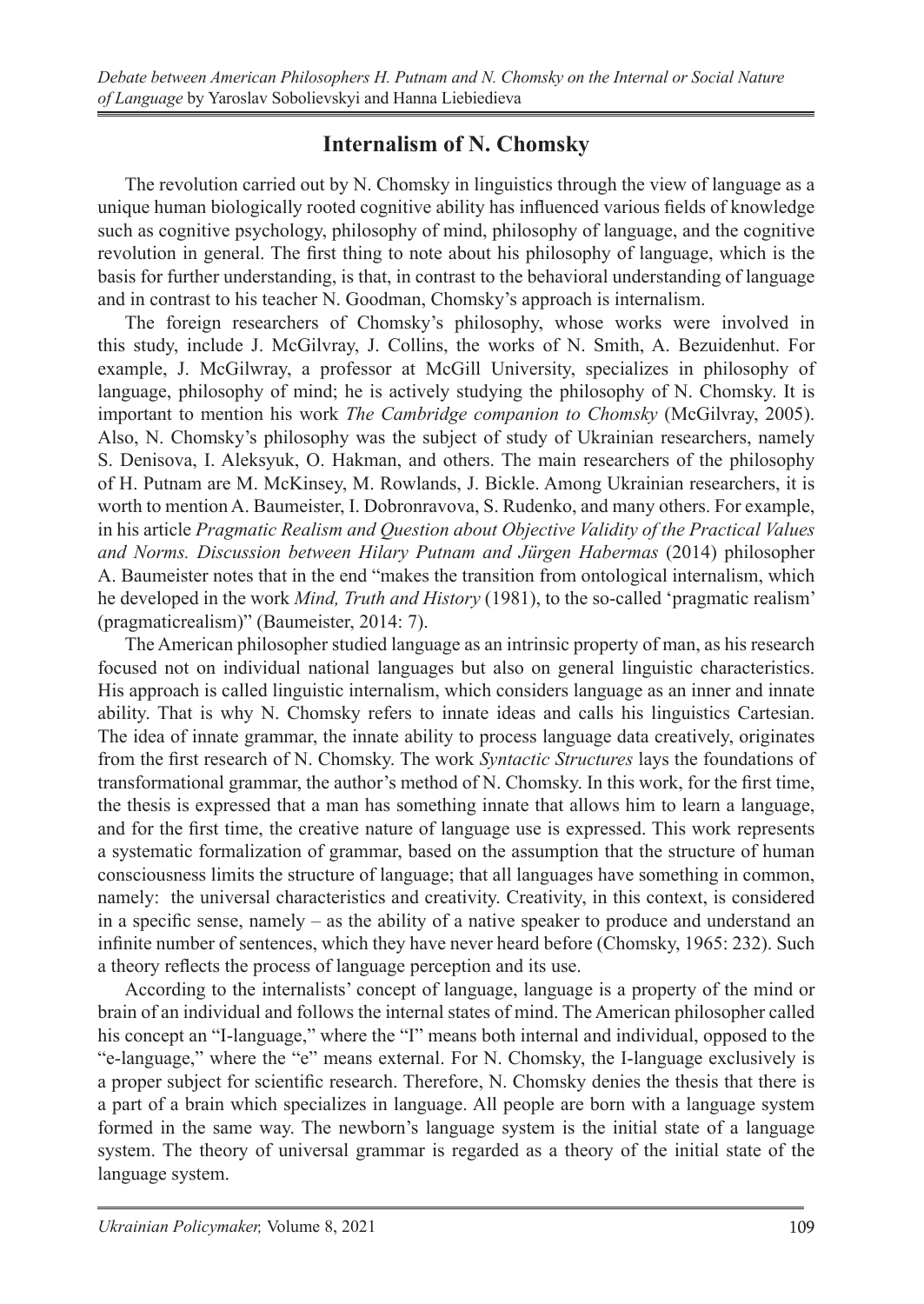The thinker N. Chomsky gives an example of the process of mastery of speech by a child from birth. During the first year of life, a person hears a limited number of speech expressions, from which he or she abstracts the rules of sentence formation (Chomsky, 1966: 15). In the second year of life, the child demonstrates the ability to understand and create an unlimited number of statements that he or she has never heard before. Thus, N. Chomsky concludes that from a fairly small amount of data, a person can create an unlimited number of statements due to the innate ability to perceive and reproduce language. Therefore, N. Chomsky insists on the poverty of stimulus in the process of learning a language. The innate ability is a creative aspect of language use. A person can understand a sentence with grammatical mistakes and create a sentence he or she has never heard. Therefore, it is not enough to know grammar and vocabulary to master the language, but it is necessary to be able to use them as a tool of creativity.

N. Chomsky began to study language in the scientific community, which tended to behaviorism, and language was considered as determined by social influences. In addition, it was N. Chomsky, who emphasized that social influences are not so significant and that before learning a language, a person must already understand that he or she is dealing with a language. Due to the fact that his teacher Z. Harris was a faithful externalist, N. Chomsky was forced to insist on his position.

The semantic externalism, on the other hand, denies that the reference and intentional properties of utterances in language can be fixed regardless of the physical and social environment of the speakers.

#### **Semantic externalism of H. Putnam**

Language externalists deny that languages are systems of internal mental representations. The externalists' approach is represented in H. Putnam's works. H. Putnam is one of the most famous American philosophers of the  $20<sup>th</sup>$  century; he is a mathematician, logician, and computer scientists. The hottest debate between N. Chomsky and H. Putnam occurred in the field of philosophy of language. In contrast to N. Chomsky, H. Putnam was a staunch supporter of semantic externalist. In his controversy with internalism, H. Putnam emphasized the realism of semantics, believing that the notion of meaning speaks in favor of externalism because the meaning itself is not "in our heads". Putnam insists that meaning is a social construct; the meaning is learned by a person in the process of communication and refined throughout life. Because, a large number of meanings are available only to experts in a particular field. Thus, there is only a small group of people who have the ability to determine the semantic meaning of a word accurately.

According to H. Putnam, to find the semantic properties of words, we must take into account the external causal relationships between the objects in the world and words. Putnam's thought experiment on the Twin Earth is designed to reveal this approach.

#### **Twin Earth experiment as an argument for externalism**

According to experiment, H. Putnam offers to imagine planet twins – the Earth and the Twin Earth. These planets have absolutely no differences; they are identical atom by atom. Two identical boys – Fred and twin Fred – live on these two planets and we are about to suppose that Fred and twin Fred are two individuals who duplicate each other in every atom. Nevertheless, there is one significant difference between those planets – the formula of liquid, which both boys call "water." "One of the peculiarities of Twin Earth is that the liquid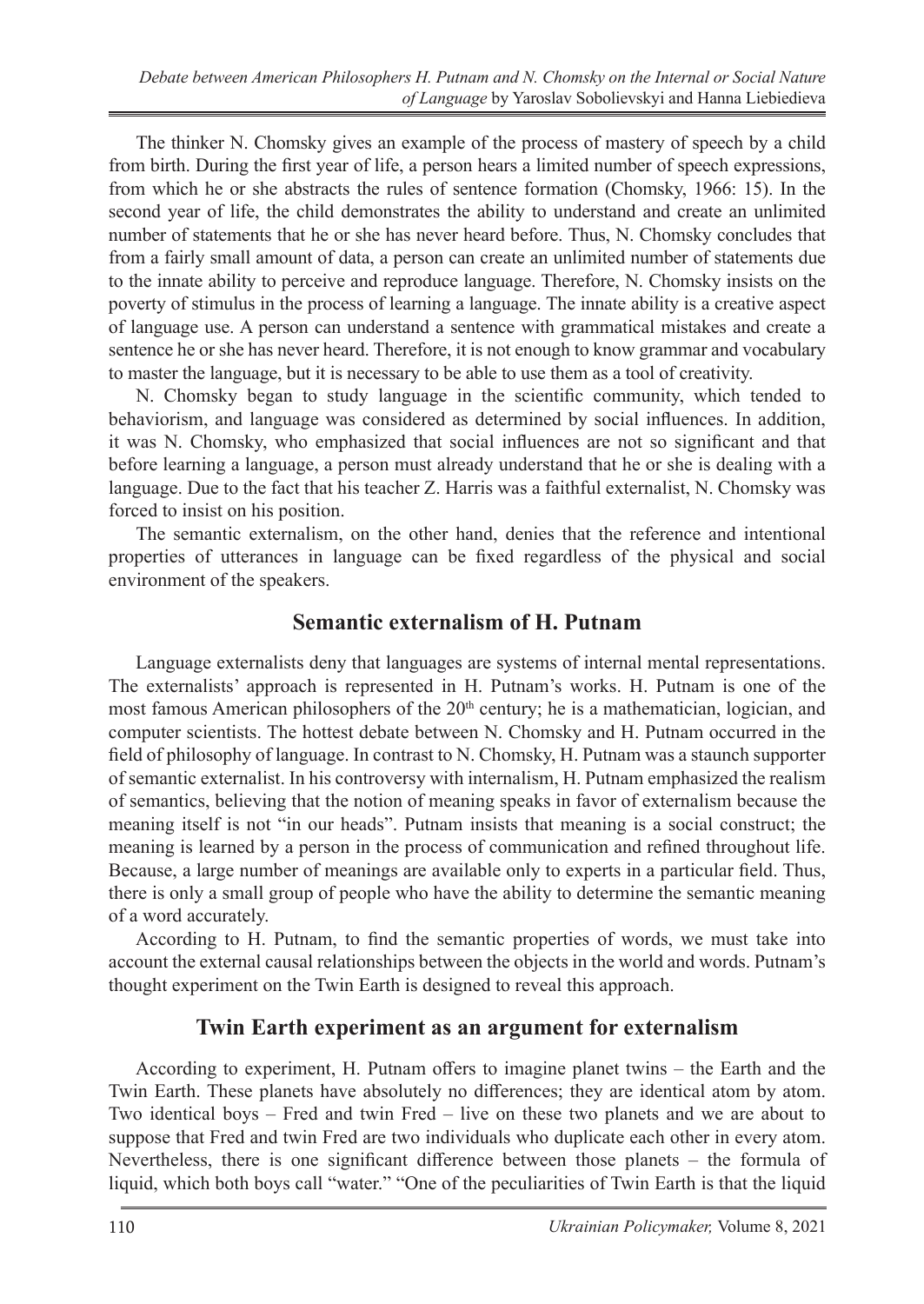called "water" is not  $H_2O$  but a different liquid whose chemical formula is very long and complicated. I shall abbreviate this chemical formula simply as XYZ. I shall suppose that XYZ is indistinguishable from water at normal temperatures and pressures. In particular, it tastes like water, and it quenches thirst like water. Also, I shall suppose that the oceans and lakes and seas of Twin Earth contain XYZ and not water, that it rains XYZ on Twin Earth and not water, etc." (Putnam, 1979: 223).

Fred lives on the Earth, where the substance that fills the seas and oceans and precipitates in the form of precipitation has the chemical structure of  $H_2O$ . Twin Fred lives on the twin Earth, where the substance that fills the seas and oceans and precipitates in the form of precipitation has some other chemical structure, called XYZ. Also, assume that Fred and the twin Fred do not know about the chemical composition of what they call water (either because they live in a time when the chemical composition of substances has not yet been described or because they are uneducated). Since Fred and his twin are atoms to atom identical, their complete systems on the part of their internal language are exactly the same. However, when they say "water," they refer to different objects. The meaning of what they call "water" is different. As long as they have the same internal language, the meaning differs because of external factors. Therefore, the meanings are not in our heads, and external factors construct them.

That is how H. Putnam argues that internalism has no evident base. One of the main argument of N. Chomsky for internalism was the argument of poverty of stimulus. The essence of the argument is that the set of data that we learn in the family report during the first year of life is not enough for the amazing language acquisition that we demonstrate as a result.

Also known that H. Putnam does not agree with a statement that there are not enough external stimuli for a baby to learn the language. He insists that the baby spends five years learning the mother tongue and anyway continues making mistakes. "Now the child by the time it is four or five years old has been exposed to vastly more than 600 hours of direct-method instruction. Moreover, even if 'reinforcement' is not necessary, most children are consciously and repeatedly reinforced by adults in a host of ways  $-e.g.,$  the constant repetition of simple one-word sentences ('cup,' 'doggie') in the presence of babies. Indeed, any foreign adult living with the child for those years would have an incomparably better grasp of the language than the child does. The child indeed has a better accent. Also, the child's grammatical mistakes, which are numerous, arise not from carrying over previous language habits but from not having fully acquired the first set. But it seems to me that this 'evidence' for the IH stands the facts on their head" (Putnam, 1979: 114).

That is why he believes that the process of learning language does not differ from any other learning. Moreover, humans spend more time learning to speak than in learning anything else. Babies are learning language from the first day of life every day and in spite of that, still make many mistakes. There is no miracle in language acquisition. Consequently, the assumption of the existence of innate language structure would be incorrect. "I will be told, of course, that everyone learns his native language (as well as everyone does) and that not everyone solves puzzles or proves theorems. But everyone does learn pattern recognition, automobile driving, etc., and everyone can solve many problems that no computer can solve. In conversation, Chomsky has repeatedly used such skills to support the idea that humans have an 'innate conceptual space.' Well and good, if true. But that is no help. Let a complete seventeenth century Oxford University education be innate if you like; still the solution to 'jump' was not innate; the Prime Number Theorem was not innate; and so on. Invoking 'innateness' only postpones the problem of learning; it does not solve it" (Putnam, 1979: 116).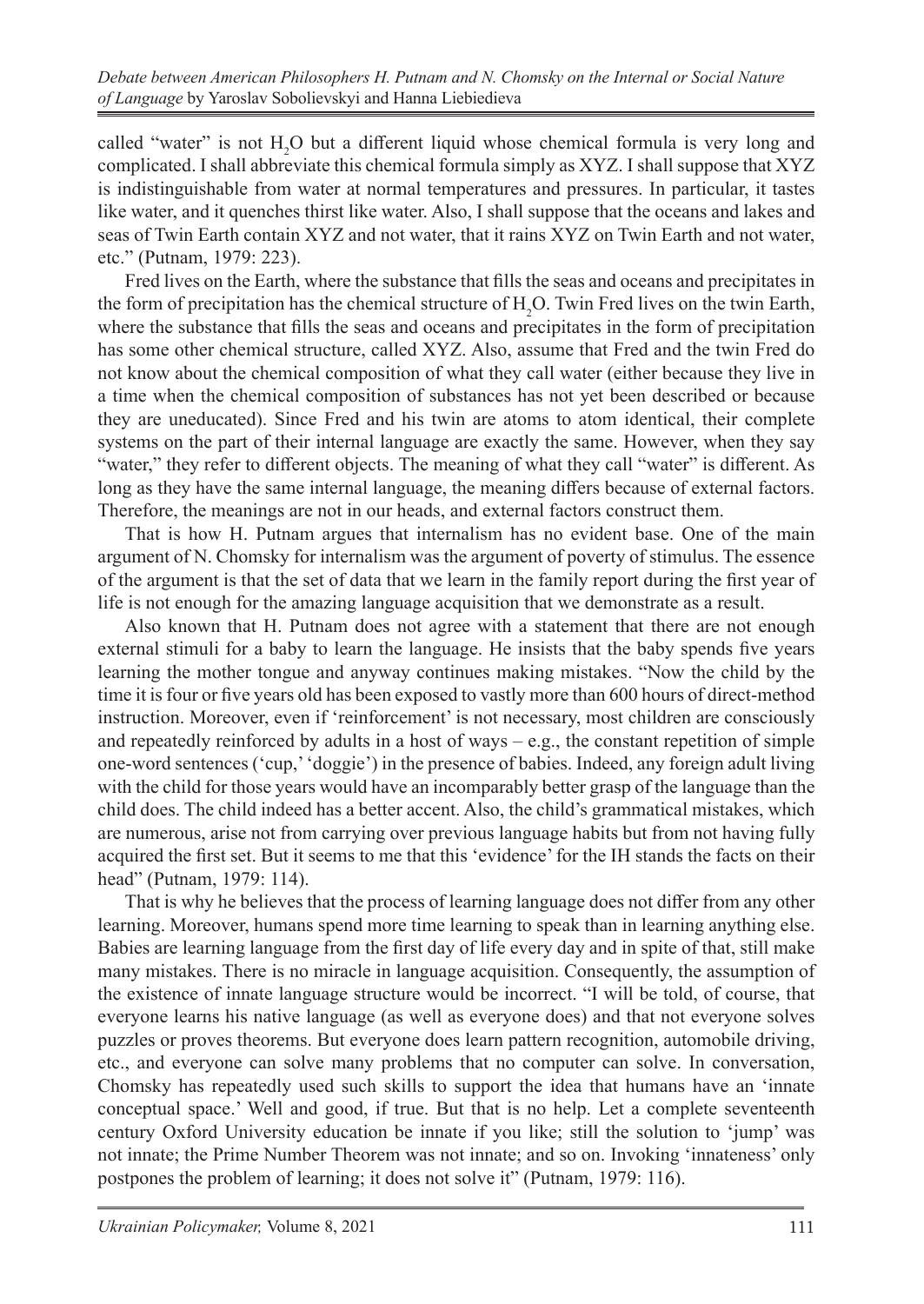According to H. Putnam, language learning does not require the presence of an internal language structure, because language learning involves learning the meanings of words and their proper use, which has formed in a particular society. Therefore, language belongs to the social reality, and the social aspect should be taken into account when exploring language. "Feeling that meanings are public property – that the same meaning can be 'grasped' by more than one person and by persons at a different time – they identified concepts (and hence 'intensions' or meanings) with abstract entities rather than mental entities. However, 'grasping' these abstract entities was still an individual psychological act. None of these philosophers doubted that understanding a word (knowing its intension) was just a matter of being in a certain psychological state (somewhat in the way in which knowing how to factor numbers in one's head is just a matter of being in a certain very complex psychological state)" (Putnam, 1979: 218).

The Twin-Earth experiment shows that meaning of the word "water" can be understood properly only by the person who knows the chemical formula of water. This also applies to other examples, proving that it is common for us to know and even use the words, the meaning of which we cannot define. Putnam gives an example of the fact that he is not able to make difference between beech and elm, for him they are both just deciduous trees. However, for botanists, this difference is obvious. If there were no botanical science, there would not have two separate words to name these two species of trees. Thus, the meanings are specified by society through the work of experts in various fields of knowledge. "The last two examples depend upon a fact about language that seems, surprisingly, never to have been pointed out: that there is division of linguistic labor. We could hardly use such words as 'elm' and 'aluminum' if no one possessed a way of recognizing elm trees and aluminum metal; but not everyone to whom the distinction is important has to be able to make the distinction" (Putnam, 1979: 228).

Thus, the concept of division of linguistic labor is created, which reflects the division of labor in society. "This division of linguistic labor rests upon and presupposes the division of nonlinguistic labor, of course. If only the people who know how to tell if some metal is really gold or not have any reason to have the word 'gold' in their vocabulary, then the word 'gold' will be like the word 'water' was in 1750 with respect to that subclass of speakers, and the other speakers just won't acquire it at all. And some words do not exhibit any division of linguistic labor: 'chair,' for example. But with the increase of division of labor in the society and the rise of science, more and more words begin to exhibit this kind of division of labor" (Putnam, 1979: 228).

As for the approach of internalism to the study of language, Putnam uses the expression "innateness hypothesis." Thus, he marks a set of guidelines that apply to the assumption of the innate aspect in the process of language acquisition. He does not agree with this hypothesis and formulates the opposite position, which allows us to consider language from the standpoint of the study of society. The emphasis in this hypothesis is the ability to explore the emergence of new words and their meanings with the development of science. He calls it the "hypothesis of the universality of the division of linguistic labor… It seems to me that this phenomenon of division of linguistic labor is one which it will be very important for sociolinguistics to investigate. In connection with it, I should like to propose the following hypothesis: Hypothesis of the Universality of the Division of Linguistic Labor: Every linguistic community exemplifies the sort of division of linguistic labor just described: that is, possesses at least some terms whose associated 'criteria' are known only to a subset of the speakers who acquire the terms, and whose use by the other speakers depends upon a structured cooperation between them and the speakers in the relevant subsets" (Putnam, 1979: 228).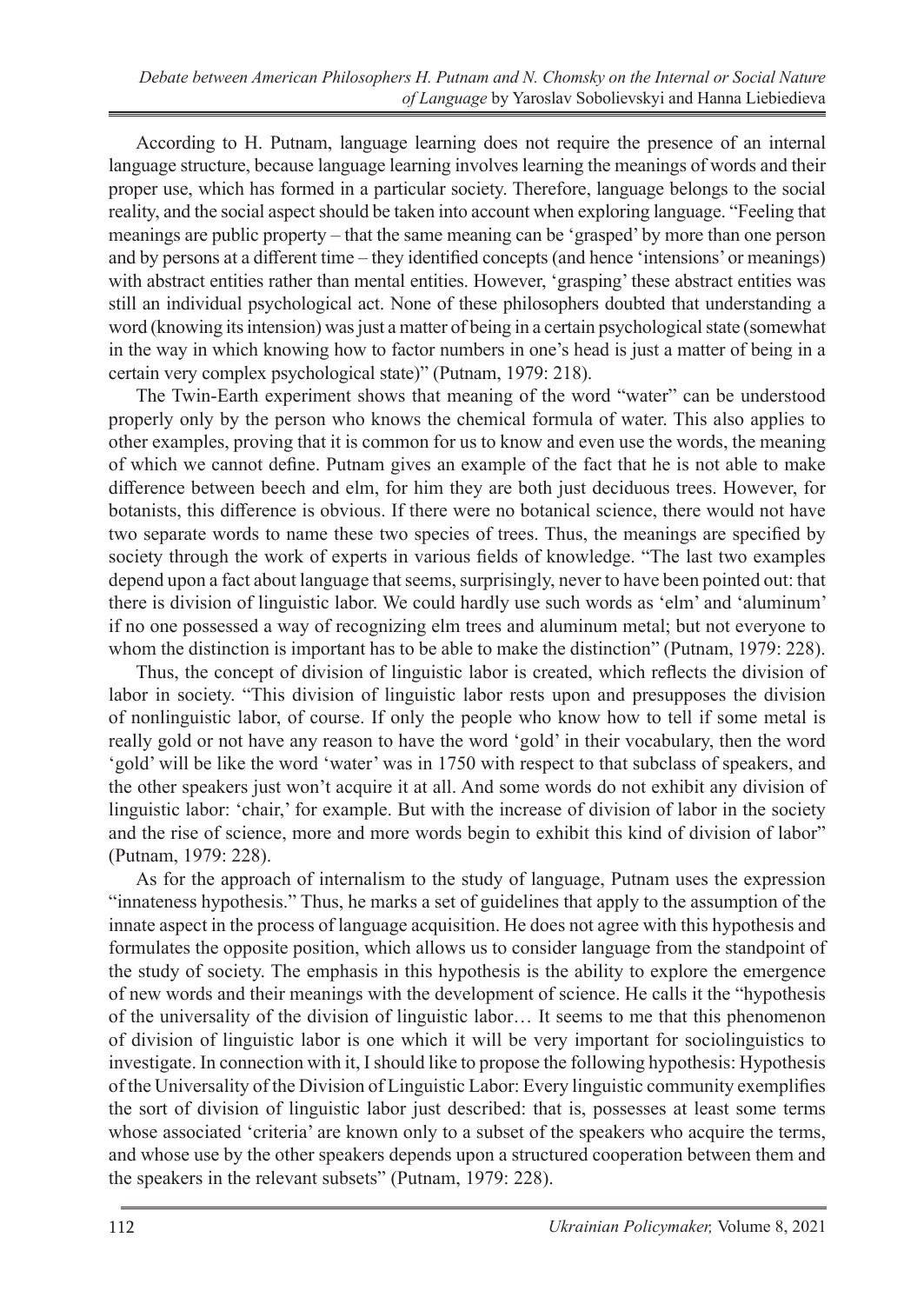This thesis is that we do not always know the meaning of our own words, and in these cases, we rely on experts. Since elm and beech mean two different things in my language, the entries in my mental lexicon for these words have the same information – a deciduous tree. These words have different meanings because I live in a language community of experts whose knowledge of elms and beech is rich enough to distinguish them. In addition, which I will rely on when I need to be more accurate than my internal resource allows.

The cosmological example with twin planets is very illustrative. In addition to the main meaning put into the essence of the experiment, it testifies to the interest of philosophy in cosmological ideas. Therefore, for example, it was possible to explain the essence of the emergence of language by resorting to other metaphors, but in the scientific community, there is growing interest in the philosophical understanding of cosmological phenomena, as professor S. Rudenko writes in his article. "Based on the above, the transcendental philosophy will allow rethinking not the concept of space, which has been studied well enough, but the concept of time, whose earthly experience does not apply to phenomena located at such remote boundaries" (Rudenko & Sobolievskyi, 2019: 168).

# **Chomsky's response to the Twin Earth thought experiment**

It is known that N. Chomsky is skeptical of the scientific significance of the ideas of external social semantics regarding the division of linguistic labor, and denies that there are experts, to can whom we trust to define the terms. He also denies that the meanings of individual words represent certain social norms. He believes that neither Fred nor his twin made any mistakes regarding their own individual language. After all, in their inner perception, the word "water" does not mean a certain chemical formula. Moreover, the meaning of the word "water" varies depending on the circumstances. If a person wants to quench thirst and points to the juice for the words "give me water," then there is no mistake: in these circumstances, the word "water" means any liquid that can quench thirst. To summarize his opinion, N. Chomsky identifies the types of speech errors or incorrect use of words. He identifies three senses, in which we can talk about the misuse of language: the individual, the social and the expert senses.

- 1. The first case of misuse involves the speaker using a word without conforming to his own internal language (for example, swelling of the tongue).
- 2. The second case of misuse concerns a situation where a speaker uses a word in a way that reflects a certain social standard. For example, colloquialism, which is not a literary form of language, may be of interest to sociological or any other study, but is not relevant to the study of language, because, for N. Chomsky, it is not a mistake just as Spanish is not a mistake of English.
- 3. In the end, N. Chomsky agrees that for someone, the elms and beeches are indistinguishable, and this leads to misuse, in the sense that someone uses the term in a sense that is different from the expert's definition. However, the community in which the correct use of the term is violated may not have contact with the community of experts in any way, so the fact that someone violates the rules of use established by experts is not the argument in favor of a social theory of meaning.

Philosopher N. Chomsky responds to the critic of H. Putnam in work *New Horizons of the Study of Language and Mind*. He emphasizes that the thought experiment must confirm a certain position by demonstrating its intuitive obviousness. However, in this experiment, we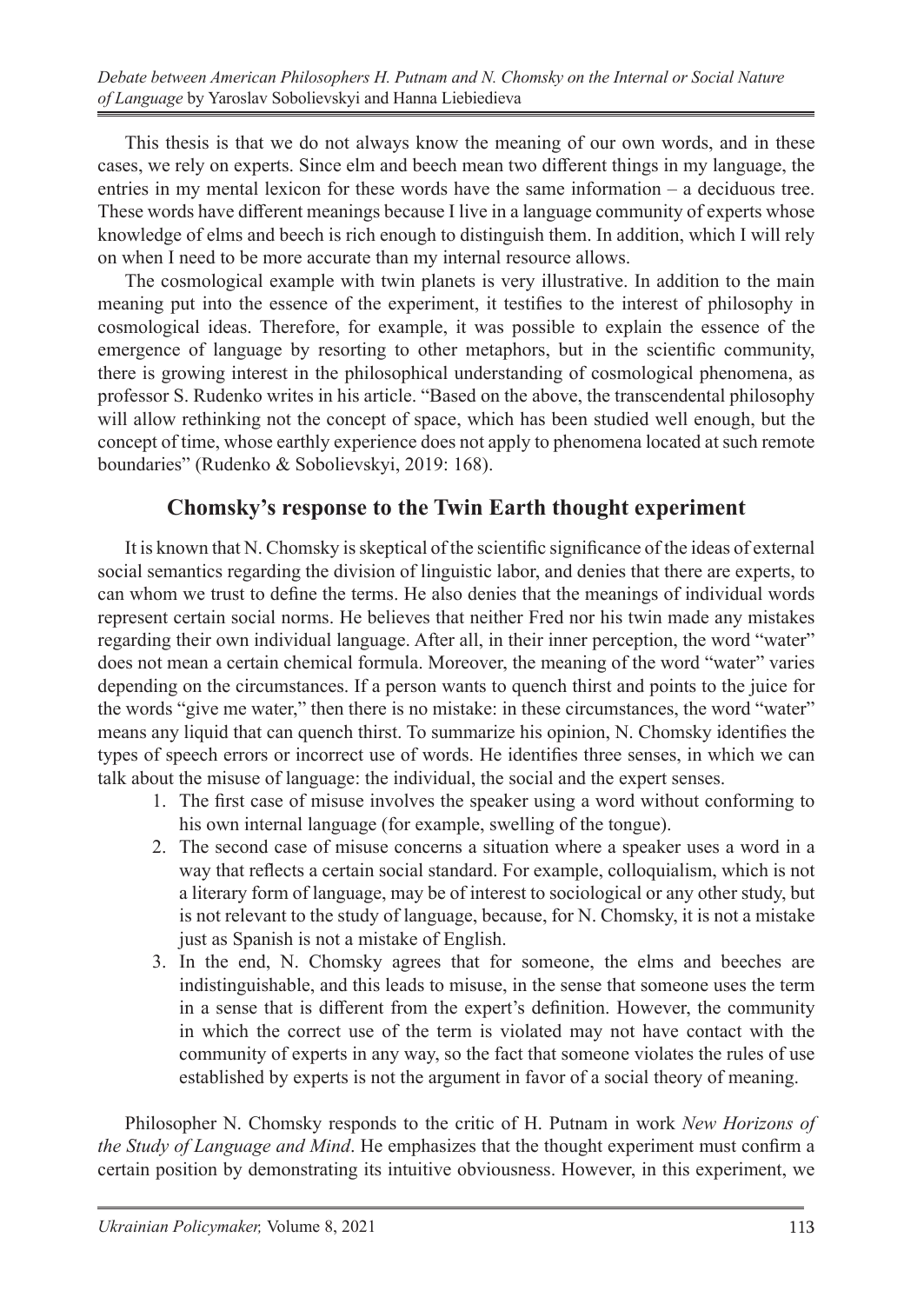do not use linguistic intuition because we use words that are not intuitively understood. That is, not the words of our everyday language, but the technical and scientific terms. "In fact, some curious moves take place at this point. Consider the Twin-Earth thought experiment designed by Hilary Putnam, which has provided much of the motivation for externalist assumptions. In one version, we are to explore our intuitions about the extension or reference of the word 'water' on Twin-Earth, where speakers identical to us use it to refer to XYZ, which is not  $H_2O$ . But we can have no intuitions about the question, because the terms extension, reference, true of, denote, and others related to them are technical innovations, which mean exactly what their inventors tell us they mean: it would make as little sense to explore our intuitions about tensors or undecidability, in the technical sense" (Chomsky, 2008: 148).

According to N. Chomsky, this experiment leads to completely different conclusions if we bring it closer to the everyday use of language, which is not related to technique and science. This use allows us to apply our linguistic intuition and see the obvious position of internalism. Therefore, N. Chomsky offers his version of the thought experiment. "Suppose we pose the thought experiment using ordinary language. Suppose, for example, that Twin-Oscar comes to Earth, is thirsty, and asks for that, pointing either to a glass of Sprite or of what comes from the faucet – some odd mixture of  $H_2O$ , chlorine, and I hate to think what else, differing significantly from place to place (but called 'water')" (Chomsky, 2008: 149).

In his experiment, Fred not only knows the word "water," but also uses it in a natural situation of thirst. Thus, N. Chomsky demonstrates that the difference in the formulas of water on the planets does not change the meaning of the word "water". After all, this word is used for one purpose, regardless of the chemical composition of the liquid.

As a result, H. Putnam writes, "Chomsky knows perfectly well that there is a relation between speakers, words, and things in the world." So there sometimes is, abstracting from circumstances of use, in more or less the sense in which a relation holds of people, hands, and rocks, in that I can use my hand to pick up a rock. But that leaves us a long way from establishing anything remotely like the conclusions Putnam wants to reach" (Chomsky, 2008: 150).

Consequently, N. Chomsky puts forward the following arguments in favor of the fact that the thought experiment about the Earth's twin does not prove the fact that language is not an internal system because the meaning is not in our heads:

- 1. The inconsistency of linguistic examples for an intuitively obvious way of confirming an opinion. "In one version, we are to explore our intuitions about the extension or reference of the word 'water' on Twin-Earth, where speakers identical to us use it to refer to XYZ, which is not  $H_2O$ . But we can have no intuitions about the question, because the terms extension, reference, true of, denote, and others related to them are technical innovations, which mean exactly what their inventors tell us they mean: it would make as little sense to explore our intuitions about tensors or undecidability, in the technical sense" (Chomsky, 2008: 148).
- 2. There are words in a language that denote real phenomena and occur inexperience. Thus, we can say that there are words that are intuitive to a man because he encounters these phenomena in everyday life. However, there are words that are almost absent in the everyday world of a man. They are encountered only by specific professional groups. If we oppose internalism, we should take into account natural human words as well and not just technical terms. Because, according to N. Chomsky, they change the situation and the experiment itself. From the point of view of internalism, the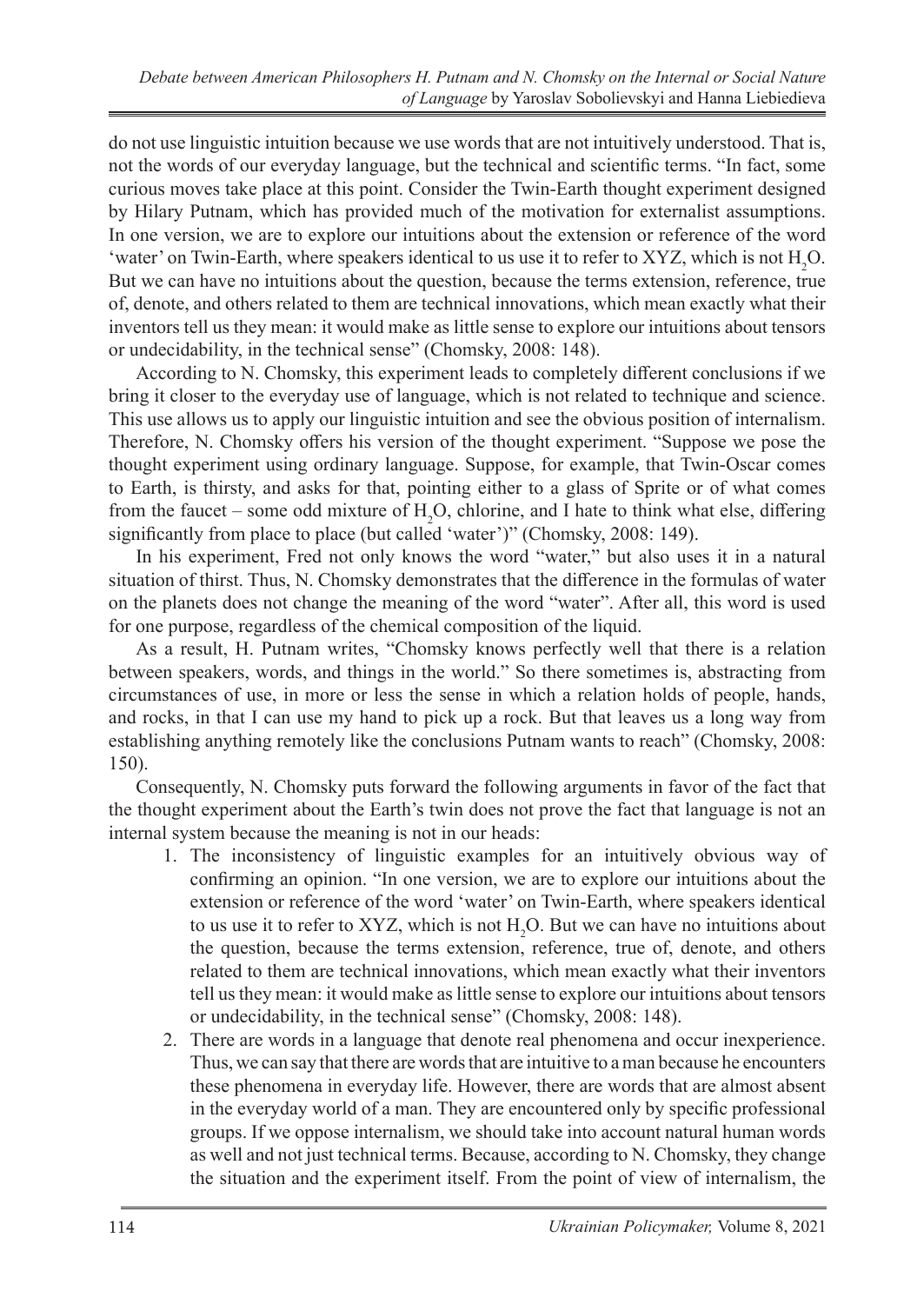situation with the Earth's twin could be considered, but we should consider the case where everyday language would be applicable. If twin Fred got to Earth and asked for a drink, pointing to tea like water, he would be wrong in the sense of H. Putnam. However, from the point of view of Fred's inner language, there is no mistake. In these circumstances, the formula of liquid is not so important as its ability to quench thirst. "The Twin-Earth problem is posed by withdrawing the presuppositions of discourse on which normal usage rests" (Chomsky, 2008: 149).

- 3. An important argument of N. Chomsky is that the meaning is not unique and common even for a small group of people. We cannot unequivocally find an error in understanding the meaning of a word, because the meaning depends on the context in which the word is used. In different circumstances, the same word will have different meanings. 'Second, the revision is not helpful, since the Peircean thesis involves an invented technical notion of reference, so we are back where we were, with intuitions that we cannot have. In ordinary usage, "reference" is not a triadic relation of the Peircean sort. Rather, person X refers to Y by expression E under circumstances C, so the relation is at least tetradic; and Y need not be a real object in the world or regarded that way by X. More generally, person X uses expression E with its intrinsic semantic properties to talk about the world from certain intricate perspectives, focusing attention on particular aspects of it, under circumstances C, with the "locality of content" they induce (in Bilgrami's sense)" (Chomsky, 2008: 150).
- 4. For N. Chomsky, H. Putnam insists on the position of semantic externalism, because it is important for him to preserve realism in the perception of human language, to preserve the correlation between human language and the world around. However, is it useful for the scientific study of language? N. Chomsky believes that the realism reflected in semantics, according to H. Putnam, is not absent, but simply does not apply to the science of language. The theory of how society influences the construction of the meanings of words is quite possible. However, according to N. Chomsky, it is a sociological theory and does not add anything new to language study. The theory of sociological influences on phonetics can be constructed with the same success, but this will not apply to phonetics as such. "The philosophical inquiry seems oddly framed in other respects as well. Thus, the word 'water' is a collection of phonetic, semantic, and formal properties, which are accessed by various performance systems for articulation, perception, talking about the world, and so on. If we deny that its meaning is in the head, why not also that its phonetic aspects are in the head? Why does no one propose that the phonetic content of 'water' is determined by certain motions of molecules or conventions about "proper pronunciation"? The questions are understood to be absurd or irrelevant. Why not also in the case of meaning?" (Chomsky, 2008: 151).

In the end, N. Chomsky did not deny that language is a social tool. However, for him, Putnam's idea of the need to study the social mechanisms that affect the development and formation of language is simply not interesting. He sees no methodology that would allow the sociological study of language to be given a truly scientific basis. At present, according to N. Chomsky, research on the distribution of linguistic work does not concern the study of language at all. This is not scientifically sound, but it is a "theory of it" because it is impossible